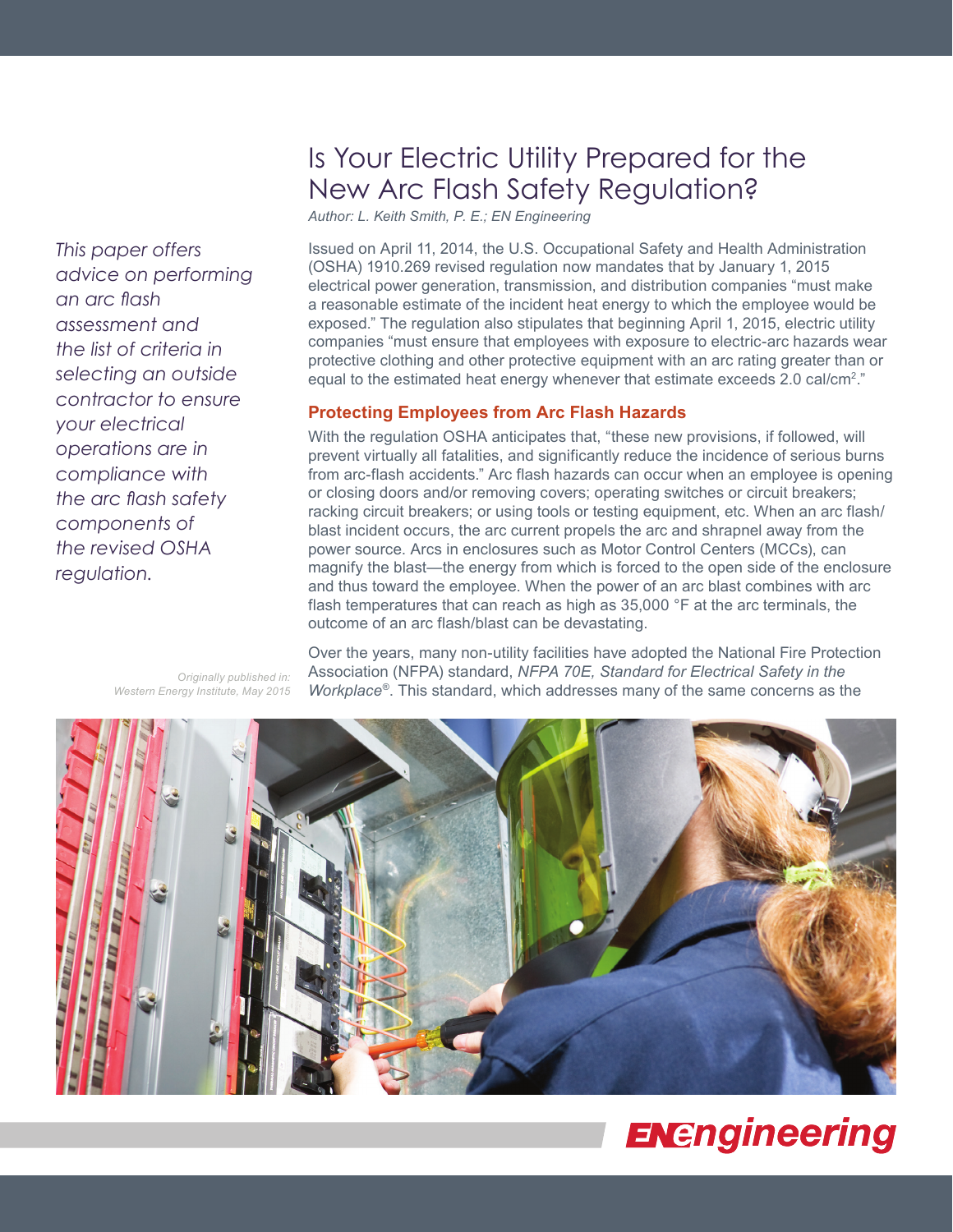OSHA regulation, has proven to lower the number of injuries and fatalities due to electrical incidents, like arc flashes, at these locations. An Electrical Safety Foundation International report found that the number of electrical fatalities dropped from over 300 a year to less than 200 a year (between 1992 and 2010).<sup>1</sup> Within the electric utility community according to the OSHA ruling, "an estimated 74 fatalities and 444 serious injuries occur annually among employees involved in the electric power generation, transmission, and distribution work addressed by the provisions" of the revised 1910.269 regulation. The Administration estimates that the final regulation will "prevent approximately 19.75 additional fatalities and 118.5 additional serious injuries annually."

With a clear objective to reduce injuries and to save lives of electrical utility employees, this paper offers advice on performing an arc flash assessment and the list of criteria in selecting an outside contractor to ensure your electrical operations are in compliance with the arc flash safety components of the revised OSHA regulation.

As a reminder, electric companies that fail to comply with the new regulation could face stiff penalties including fines, civil litigation, and even jail time. There is also the potential for negative media coverage, and the associated fallout with the company's government, regulatory, and community relations efforts if a death occurs at the job site. When it comes to arc flash safety, the old Benjamin Franklin quote is particularly appropriate: "An ounce of prevention is worth a pound of cure."



## **Performing an Arc Flash Assessment**

In order to determine the arc flash incident energy levels throughout the electrical distribution system, electric companies must perform an assessment of these levels and then institute the necessary personal protective equipment (PPE) plan to protect employees from the effects of arc flash incidents. More proactive companies may use the assessment process to identify then mitigate incident levels, to such a low level that additional PPE is not necessary. Appendix E (starting on page 1388 of the ruling) of the OSHA regulation outlines elements of the assessment.

Scope of Assessment: The entire electrical distribution system within a facility must be examined in detail. This includes identification of sources of electric arcs, exposure to flames, and determination of the probability that an electric arc will occur. Electric utilities are also required to review protection against burn injury and protection against ignition and to select protective clothing and other PPE for use in arc flash incident areas.

Calculating Methods: To determine protection against burn injury, the electric utility must estimate available heat energy at arc flash incident locations. Appendix E of the OSHA regulation lists various methods for calculating values from an electric circuit, over multiple system areas, and from single-phase-to-ground exposures. Each method requires data including fault current, expected length of the electric arc, distance from the arc to employee, and clearing time for the fault. The Appendix also offers guidance in estimating these parameters.

The assessment should result in a report of arc flash energy levels and recommendations for enhanced PPE requirements at specific locations. These requirements are very specific, right down to the finish surface of the hardware for fall protection (must be corrosion-resistant), for example. Additional examples from the regulation: "Work-positioning equipment shall be inspected before use each day;" and "Protective grounding equipment shall have an ampacity greater than or equal to that of No. 2 AWG copper." The assessment should also include recommendations for enhanced warning labels at potential arc flash incident locations and recommendations for additional safety training.

Industrial companies who have completed similar arc flash incident assessments have discovered several benefits from the assessment process and the results. These include, but are not limited to, the following:

- Bringing the company into compliance
- Minimizing the possibility of fines and other penalties for being non-compliant
- Identifying areas where arc flash incidents can be mitigated
- Improving the company's electrical system reliability
- Creating a safer work environment for employees

## **Criteria for Selecting an Outside Contractor**

The revised OSHA regulation gives electric utilities the option to perform the assessment internally or to outsource the responsibility. As a result, a myriad of firms are now offering arc flash assessment services. Selecting

Is Your Electric Utility Prepared for the New Arc Flash Safety Regulation?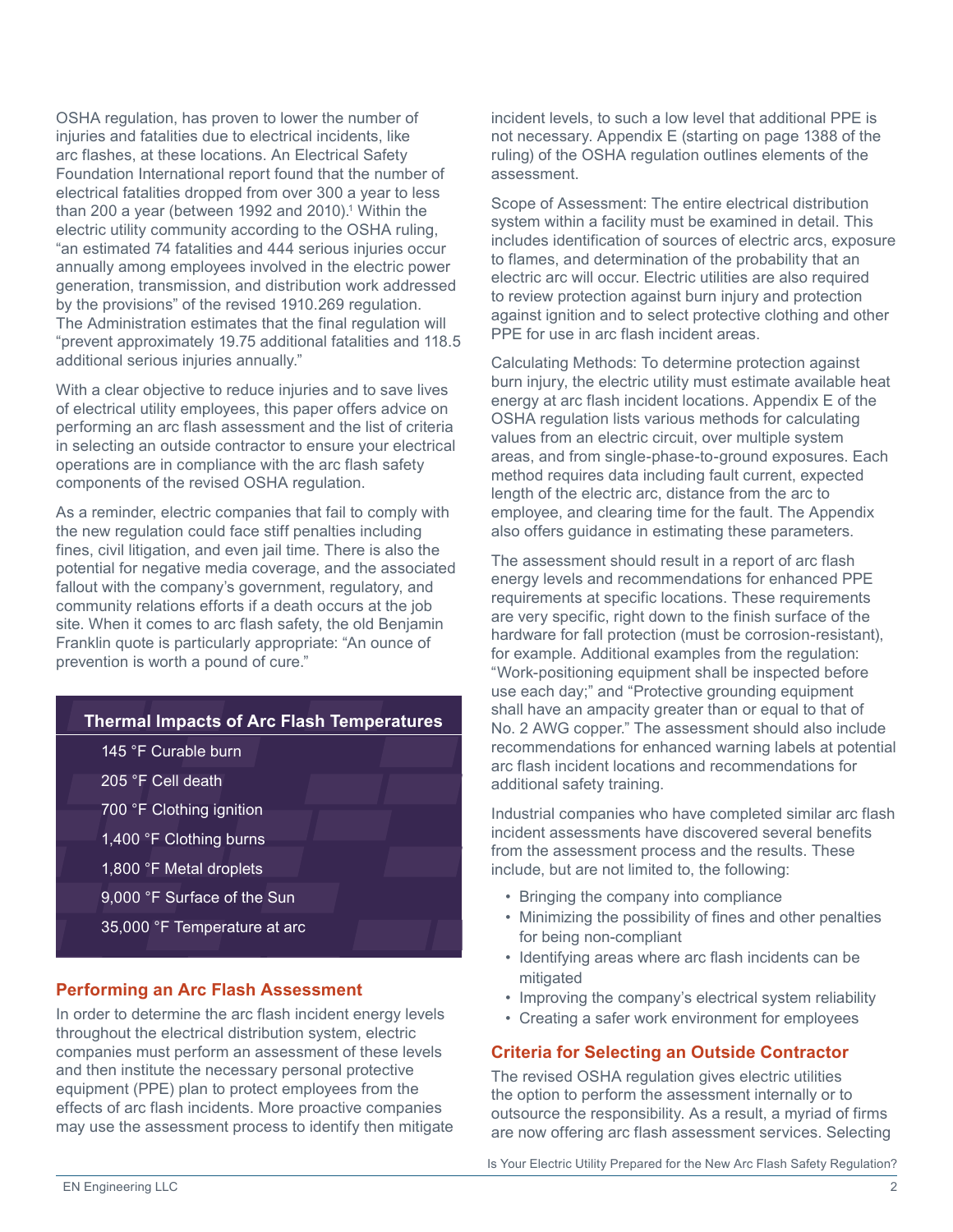the outside resource best suited to your company's needs is an important step in achieving compliance with the new regulation. Below is a list of the key criteria to consider should your utility seek the services of an outside resource for arc flash assessment and recommendations.

**1.** Past Experience. The new OSHA regulation is lengthy (1,607 pages) and comprehensive. It covers a wide range of locations within electrical operations and a broad range of training requirements. Just reading through the ruling can be daunting. Ensuring that your outside resource is familiar with the particular ruling is certainly a must.

 Ask if your outside resource has experience in performing assessments and compliance implementation for NFPA 70E standard. There are firms who have performed similar services for the industrial customers covered under the National Fire Protection Association standard. There is a cross pollination between the NFPA 70E standard and the revised OSHA regulation. Engineering firms who assist customers in their compliance needs for the former are in the best position to apply their knowledge and expertise to the latter.

 Keep in mind, very few engineering firms will have *direct* experience in performing arc flash compliance consulting for electrical utilities simply because this aspect of the regulation is new. There are some firms who may have provided similar consulting services for electrical utilities who were seeking to elevate their safety standards in advance of the OSHA decision. But it is more likely that engineering firms will have acquired their relevant experience by performing assessments and recommending compliance programs for customers in the industrial arena. Many industrial companies have very sophisticated and complex electrical systems which may be similar to your utility, so the skills and competencies necessary to interpret NFPA 70E certainly apply to the revised OSHA regulation.

- **2.** Licensed Professionals. Your assessment should be overseen by a professional, electrical engineer who is licensed in the state(s) where your operations are located. While the OSHA regulation provides a national framework for safety, your state may have additional requirements. Take care to ensure that the outside resource you select for your arc flash compliance work is familiar with not just the federal, but also the state regulations on this matter.
- **3.** Assessment Method. As the regulation indicates, the heat energy incident levels must be determined for every potential arc flash location. Appendix E provides guidance in performing assessments and

regarding which methods may work best in the various aspects of your system. These levels can be determined by sophisticated computer modeling software that can cost upwards of \$10,000. Because of the cost of the software and the training required to utilize it, some companies choose to outsource this work to consulting firms rather than perform the work themselves. If outsourcing this aspect of your assessment, don't underestimate the importance of collaboration between your utility and your consultant. The accuracy and availability of the input data and drawings will have a significant impact on the quality of the study results, so sharing of information is critical.

 Ask your outside resource which computer model they will be using for the heat energy computing. It should be one that meets the requirements set forth in the OSHA regulation. Confirm that your engineering firm has run this modeling for other customers, and for how long. You may also want to ask how many team members are qualified to run the modeling, to ensure that this doesn't pose a potential backlog for the engineering firm. Time is of the essence in bringing your operations into compliance. You don't want any delays to occur because your data is waiting in queue for a single computer operator who is honeymooning for three weeks in Punta Cana.

 Before signing the contract with your outside resource, be sure that they will provide you with a copy of the software model used for your heat energy calculations. You may need to run more tests and enter more data down the road. It is good practice to retain this information in-house as well as have a copy with your engineering partner.

**4.** Mitigation Planning. Although the revised OSHA regulation does not stipulate that electric utilities must find methods to reduce arc flash incidents, there are inherent benefits in doing so. Seek out an engineering resource that can advise you on not only meeting the regulatory requirements, but also on ways to adjust your operations to mitigate arc flash incidents altogether.

 Professionals who perform arc flash consulting for industrial customers are more likely to identify opportunities to remove or greatly reduce arc flash incidents. For example, recommending a setting adjustment on a protection device may be the difference between a heat energy level requiring significant safety protection and a level that falls within acceptable measures. Ask your outside resource to provide you with examples of mitigation recommendations they have made for industrial customers to assure you of their abilities in this area.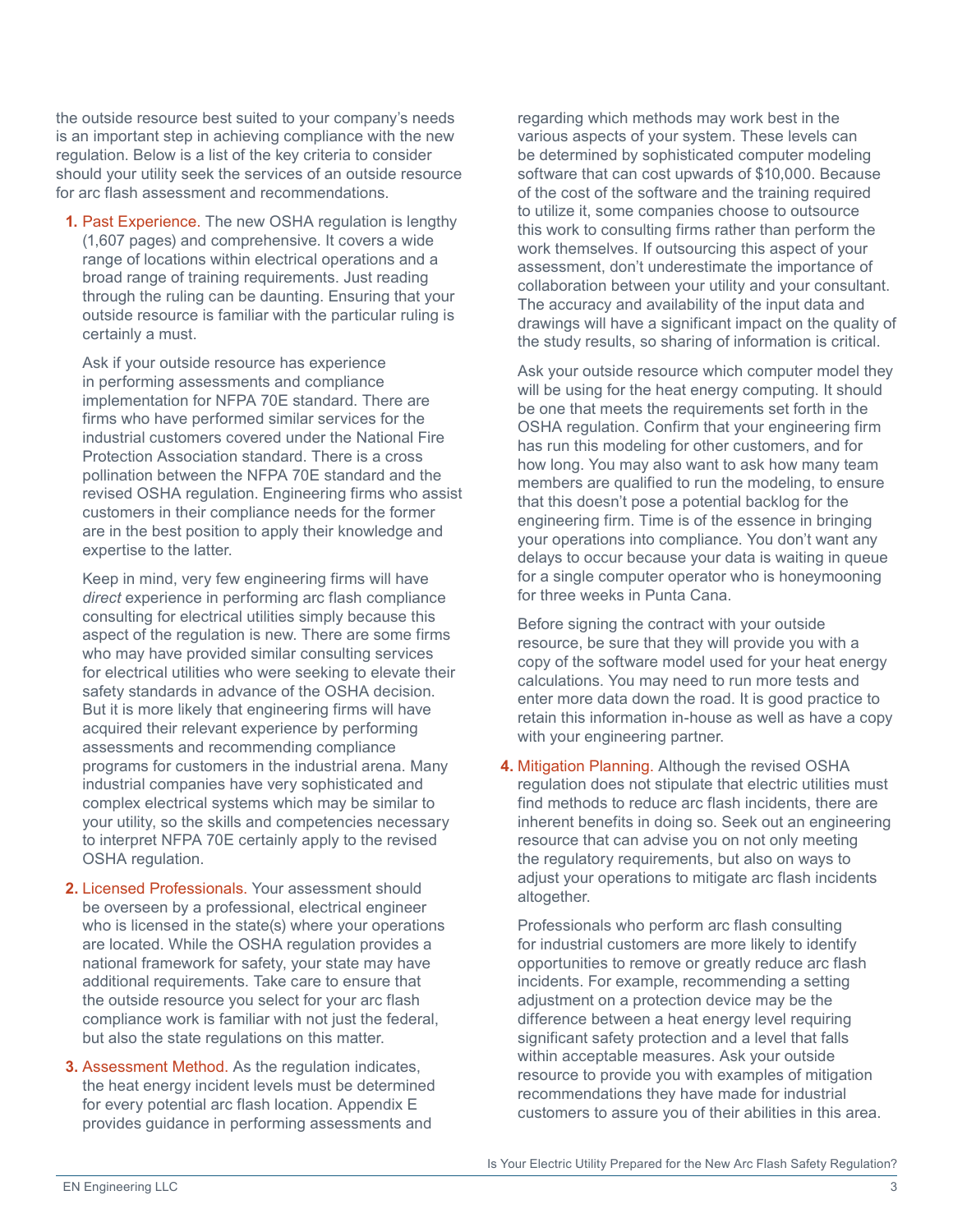- **5.** Labeling Support. It may sound simple, but part of the revised OSHA regulation includes more robust warning labels in all areas where arc flash incidents may occur. You will need a resource that can provide these labels. Maybe your operations can print labels in-house. But if you need to have this service performed outside, it may be easiest to have the engineering firm do this as part of your arc flash compliance contract. Labels that meet OSHA requirements are an important way to inform employees of the precautions necessary in specific work areas.
- **6.** Training. Let's take a step back for a moment. OSHA is part of the US Department of Labor, so while the revised OSHA regulations may provide opportunities to better protect your operations, the regulation is primarily intended to protect your *employees*. All the safety precautions in the world will do little to protect your employees if they are not properly trained on the use of the equipment, the messages on warning signs in key work areas, and the first-aid steps to take should an incident occur. This is where training comes in.

 The regulation states that "all employees performing work covered by this section shall be trained" in safetyrelated work practices, safety procedures, applicable emergency procedures, safe minimum approach distances, proper use of PPE and precautionary techniques, and recognition of electrical hazards. The regulation tells employers that the training shall be performed in the classroom or on-the-job. Training is necessary for employees as well as contract workers who may be working in areas where arc flash incidents may occur. First-aid training is necessary for employees performing fieldwork. And the regulation calls for a robust lockout/tagout system along with training for employees using the system. Following the training, "the employer shall ensure that each employee has demonstrated proficiency in the work practices involved before that employee is considered as having completed the training required…"

 So training is an important aspect of the regulation. Unless you have a robust training program internally, you may want to have your engineering partner design a training program specific to arc flash incidents. Depending on your internal resources, you may choose to have the outside engineering firm also perform the training and proficiency monitoring for you. Have your consulting engineering firm provide details on similar training programs they have designed for others. Ask the firm to provide references in this area specifically.

**7.** Long-Term Support. Like most federal regulations, OSHA 1910.269 is not a one and out program. To ensure continued compliance, OSHA stipulates that the employer "shall determine, through regular supervision and through inspections conducted on at least an annual basis, that each employee is complying with the safety-related work practices…" In addition to the annual inspection, additional training shall be performed "if new technology, new types of equipment, or changes in procedures necessitate the use of safety-related work practices that are different from those which the employee would normally use…"

 With the need for regular inspections and additional training, you should select an outside resource that will be with you over the long term. Make sure your contractor is accustomed to long-term support with their other customers. Ask how long they have served their key accounts. Look at their team members, are they all a little long in the tooth, or are there some members who may be on the upward trajectory of their career? Get a good idea of the bench strength your outside resource offers so you have the assurance of a long-term partner.

At the on-set, the OSHA 1910.269 revisions pose considerable work for American electric utilities. In the end, these efforts will save lives, reduce injuries, and provide a safer work environment for electrical employees. To bridge the gap, many electric utilities may need assistance from an outside engineering firm. Thankfully, there are many experienced and qualified electrical engineering firms who can provide the heat energy incident assessments, the compliance recommendations, and the required training for arc flash regulations. With a detailed qualification list and a careful review of the candidates, your utility should be able to identify and select the right engineering firm for your arc flash compliance needs now and in the future.